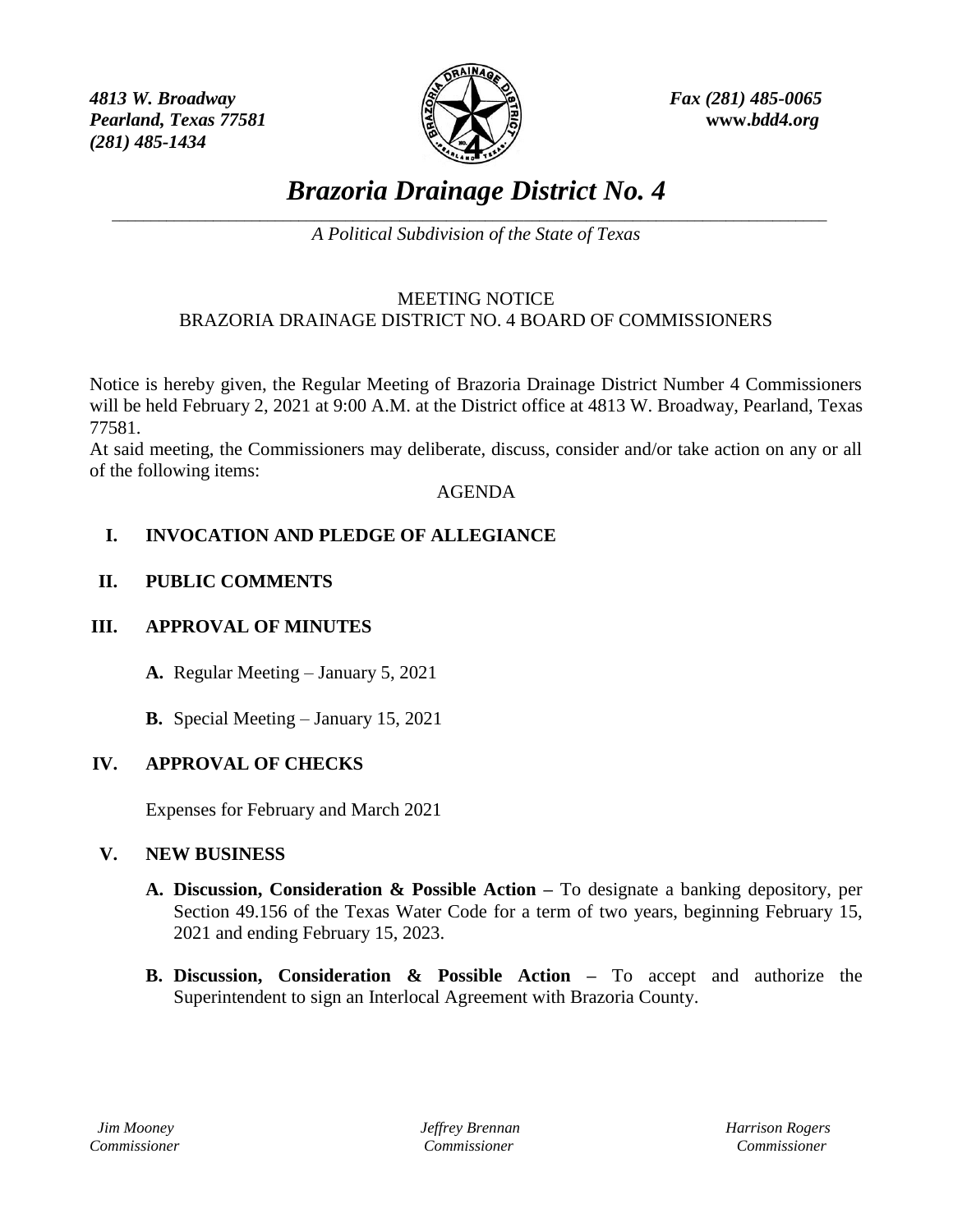## **VI. VARIANCE REQUESTS**

- **A. Discussion, Consideration & Possible Action –** Manvel Town Center BDD4 #17181 Nick Bailey: BGE, Inc. – Located at the northwest corner of the intersection of SH 288 & SH 6.
	- 1. Variance Request: An abandonment of the current 80' drainage easement and acceptance of a reduced drainage easement width of 60' on the Rodeo Palms Ditch in the Manvel Town Center development.
- **B. Discussion, Consideration & Possible Action –** Cerda Residence Victor Cerda 3502 Buckholt, St.
	- 1. Variance Request: A deviation from the District's Rules, Regulations & Guidelines Section 9 stating that fences shall not be erected in drainage easements and to allow a temporary encroachment of a fence within the drainage easement as defined by the standard District Consent to Encroachment agreement and authorize the Chairman to sign said agreement.

# **VII. PLATS & PLANS**

- **A. Discussion, Consideration & Possible Action –** 7-Eleven Site Development Revision BDD4 #20233 – Revised Final Drainage Plan – Kimley-Horn – 7220 Magnolia Pkwy.; on the southwest corner of FM 1128 & Magnolia Pkwy.
- **B. Discussion, Consideration & Possible Action –** Timewise #874-08 (Silverlake Mobil) BDD4 #20234 – Final Drainage Plan – Sarab Structural & Civil, LLC – 10525 Magnolia Pkwy.; located at the northwest corner of CR 59 & CR 94.
- **C. Discussion, Consideration & Possible Action –** Alvin RV Park BDD4 #20109 Final Drainage Plan – Cisneros Design Group, LLC – North side of CR 281, west of the intersection of CR 281 & SH 35.
- **D. Discussion, Consideration & Possible Action –** Del Bello Lakes Sec. 10 BDD4 #20180 – Final Drainage Plan – LJA Engineering, Inc. – North of Del Bello Blvd., between future Manvel Pkwy. & SH 288; west of the American Canal.
- **E. Discussion, Consideration & Possible Action** Pomona Water Plant No. 2 BDD4 #20142 – Final Plat – LJA Engineering, Inc. – East of CR 48, south of Pomona Pkwy.
- **F. Discussion, Consideration & Possible Action –** Del Bello Lakes Section 6 Revision BDD4 #20209 – Revised Final Drainage Plan – LJA Engineering, Inc. – Located in the Del Bello development; south of Del Bello Blvd., between future Manvel Pkwy. and SH 288; west of the American Canal.
- **G. Discussion, Consideration & Possible Action –** Avellino & Foxtail Palms Detention Analysis – BDD4 #20191 – Drainage Impact Analysis – EHRA Engineering – Located west of SH 288, south the Rodeo Palms development and future Rodeo Palms Pkwy., & east of CR 48.